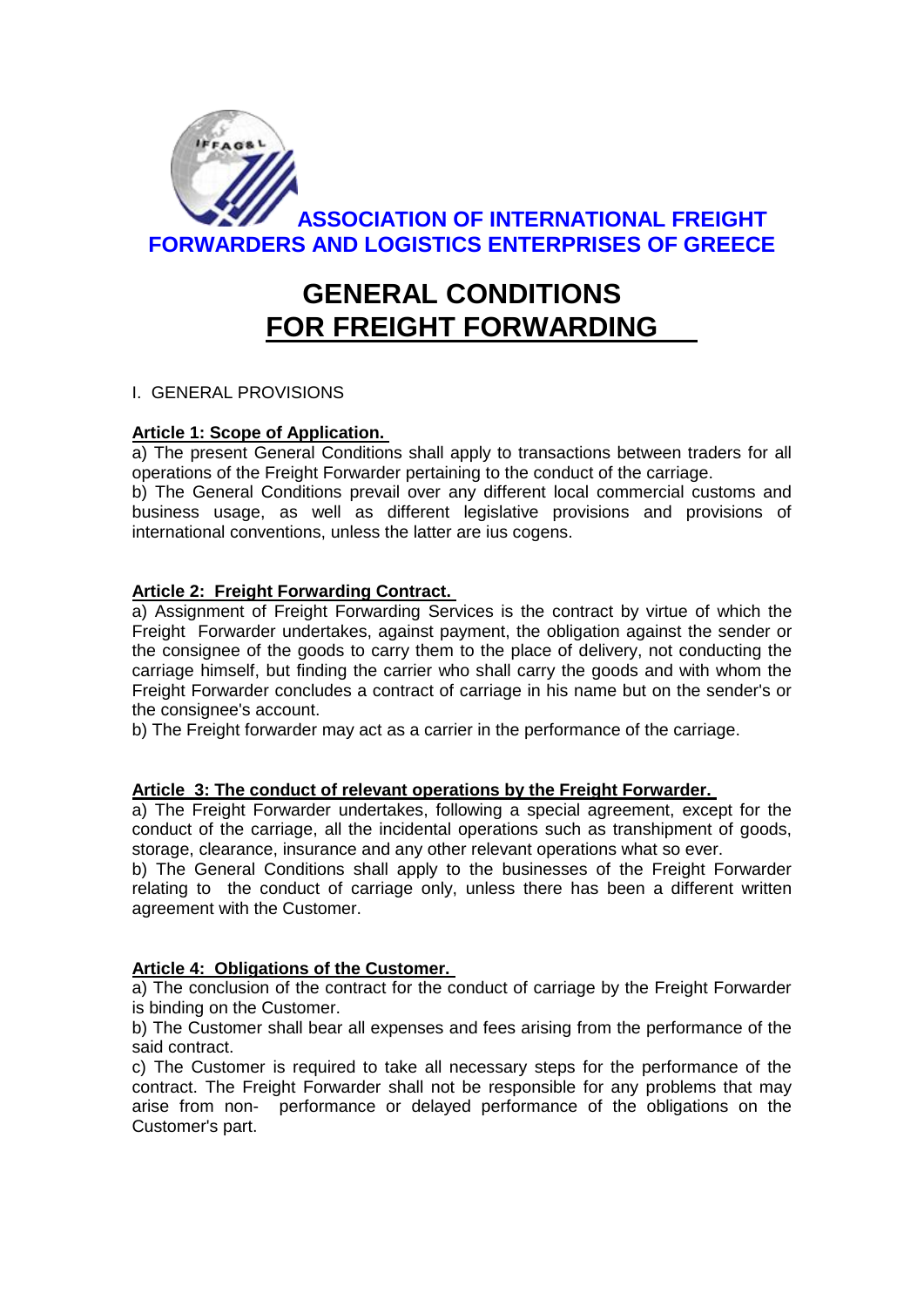## **Article 5: The Customer's instructions.**

The Freight Forwarder is obliged to follow the Customer's instructions arising from the said contract and contained in it. In case of lack of instructions on the Customer's part to the Freight Forwarder the latter shall decide at his discretion. The Customer shall be liable for any consequences that may arise from erraneous or incomplete instructions.

## **Article 6: The contents of the order addressed to the Freight Forwarder.**

a) The order addressed to the Freight Forwarder should contain the precise address of the consignor and the consignee, the place of loading and delivery, the nature of the goods, the quantity, the contents of the boxes, their dimensions, their gross weight any other necessary particulars required for the performance of the carriage. The Customer shall bear the liability for damages resulting from incomplete or erraneous particulars. If the Freight Forwarder has not been given a relevant order in writing, he shall not be obliged to check or fill the said particulars or other statements of the Customer.

b) The Freight Forwarder is obliged to proceed to weighing the goods provided there is an order in writing to do so.

c) The Freight Forwarder shall state in the receipt issued by him the content, value, quantity, weight of packaging of the goods in transport as furnished by the Customer.

## **Article 7: Goods In Transport.**

a) The Freight Forwarder is not obliged to undertake the carriage of goods that may cause damage to individuals, animals, other goods or that are susceptible to deterioration or wear unless there is a prior agreement in writing.

If such goods have been given to the Freight Forwarder without any prior agreement, the Freight Forwarder is entitled to, if this is required under the circumstances, to proceed to selling them or even, in case of imminent danger, to proceed to their destruction. The Customer is liable for any damage that occurred and shall bear all relevant expenses.

b) If, due to erraneous or incomplete instructions, the Freight Forwarder undertook the care of the carriage of goods which by nature cannot be accepted, or can only be accepted subject to special circumstances, for instance i.e. explosives, inflammable, corrosive, radioactive agents or fume emitting substances, the order should be deemed null and void.

If, however, the carriage is performed, the Freight Forwarder shall not bear responsibility for all damages and expenses that may occur. On the other hand he shall be entitled to take any necessary step for the protection οf the rest of the goods in transport, of the individuals and of the environment, and the Customer shall bear the expenses.

## **Article 8: Burden of Proof.**

The Freight Forwarder shall not be liable for damages, which have been caused due to indications, notifications or instructions orally furnished by the Customer, unless the same have been confirmed by him in writing.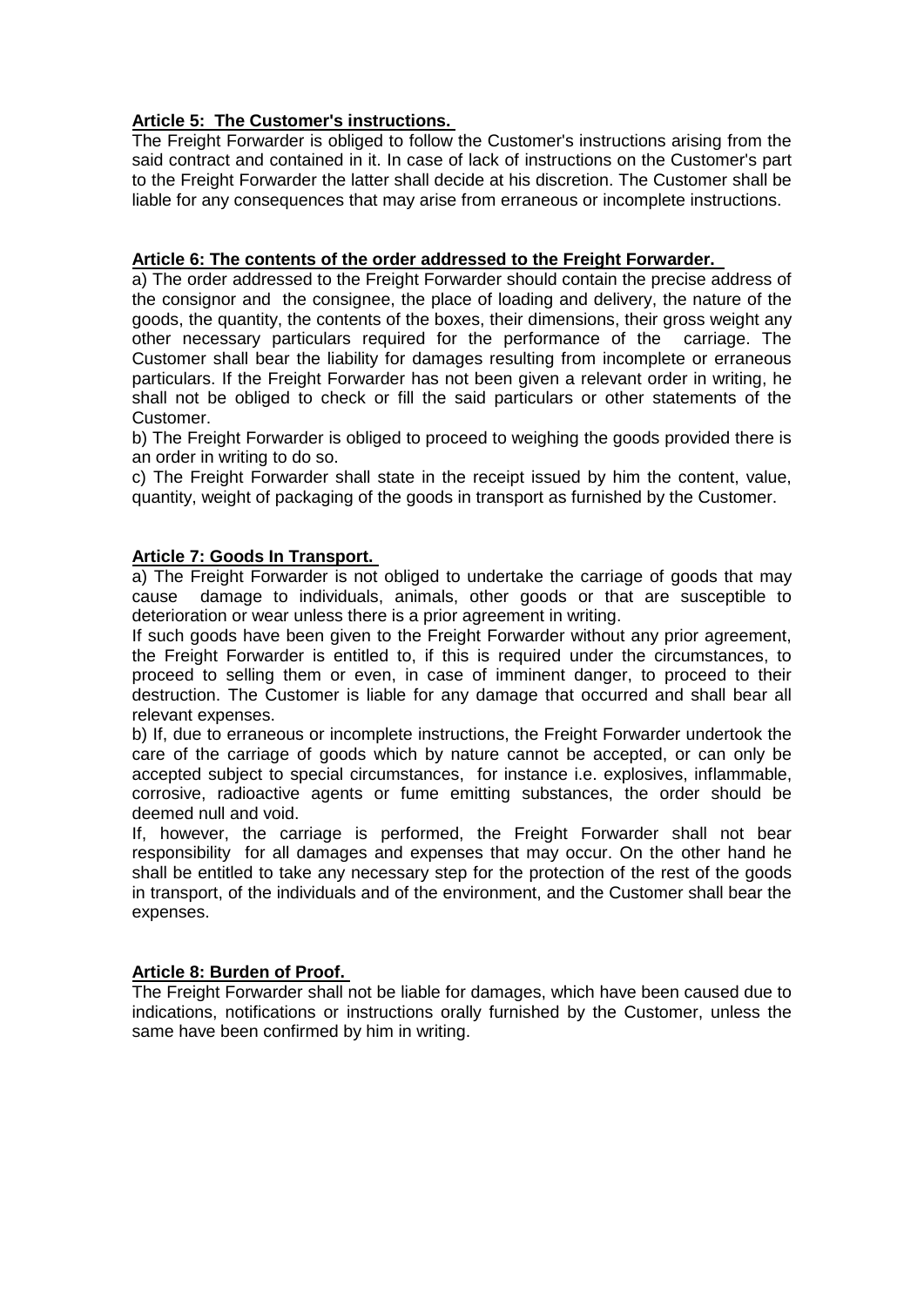#### **Article 9: Customer's Address.**

The Customer is obliged to state his address or any change of his address to the Freight Forwarder without delay. If he fails to do so, the latest address provided to the Freight Forwarder shall apply. The Freight Forwarder shall not be liable for damages occurred due to an erroneous address given by the Customer or due to incomplete or insufficient information pertaining to the change of the Customer's address.

## **Article 10: Dispatch of Documents.**

a) The Freight Forwarder is not obliged to post registered letters or to insure the trasport of documents, unless there is an instruction in writing.

b) The Freight Forwarder is not obliged to examine the authenticity of the signatures placed on statements relating to the goods in transport or on other written texts or to check the authorisation for signing the same, unless it has been agreed otherwise in writing.

## **Article 11: Revocation of Order.**

The Customer is entitled to revoke the order at any time, unless the Freight Forwarder has already concluded a contract of carriage with a third party.

In this case, the Consumer shall bear all expenses and fees as well as any positive damage or lost profits that may arise from the revocation of the order.

#### **Article 12: Carriage of Goods with the Groupage System.**

The Freight Forwarder is entitled to undertake the carriage of goods with the GROUPAGE system, namely together with other goods belonging to other Customers, provided it has not been agreed otherwise in writing.

## **Article 13: Assignment of Claims.**

The Customer may assign to third parties claims that he has against the Freight Forwarder and raise a claim against the Freight Forwarder in the name or on behalf of a third party only in case any such claims against the Freight Forwarder are established in the context of

the present General Conditions and not in another one that may arise from special agreements in the contract.

#### **Article 14: Special regulations for carriage from and to a port.**

a) When it is about for carriage from and to a port, the loading and unloading are performed in accordance with the regulations and rules of operation of each port in effect and the terms and conditions included in the bill of ladings or the charterparties issued by marine companies or ship owning ones.

b) The agreed prices do not include extra expenses arising from loading, transhipment or unloading of cargo during night, at weekends or during an official holiday, etc.

c) When the Freight Forwarder undertakes the carriage of goods at the port of loading, he shall not be liable for possible delays of the ship, for deficiencies in the cargo, delays on the part of the ship, for detention of the ship, for storage costs, for unloading or any other damage that marine companies or their agents may cause.

The Customer shall bear all the said special expenses.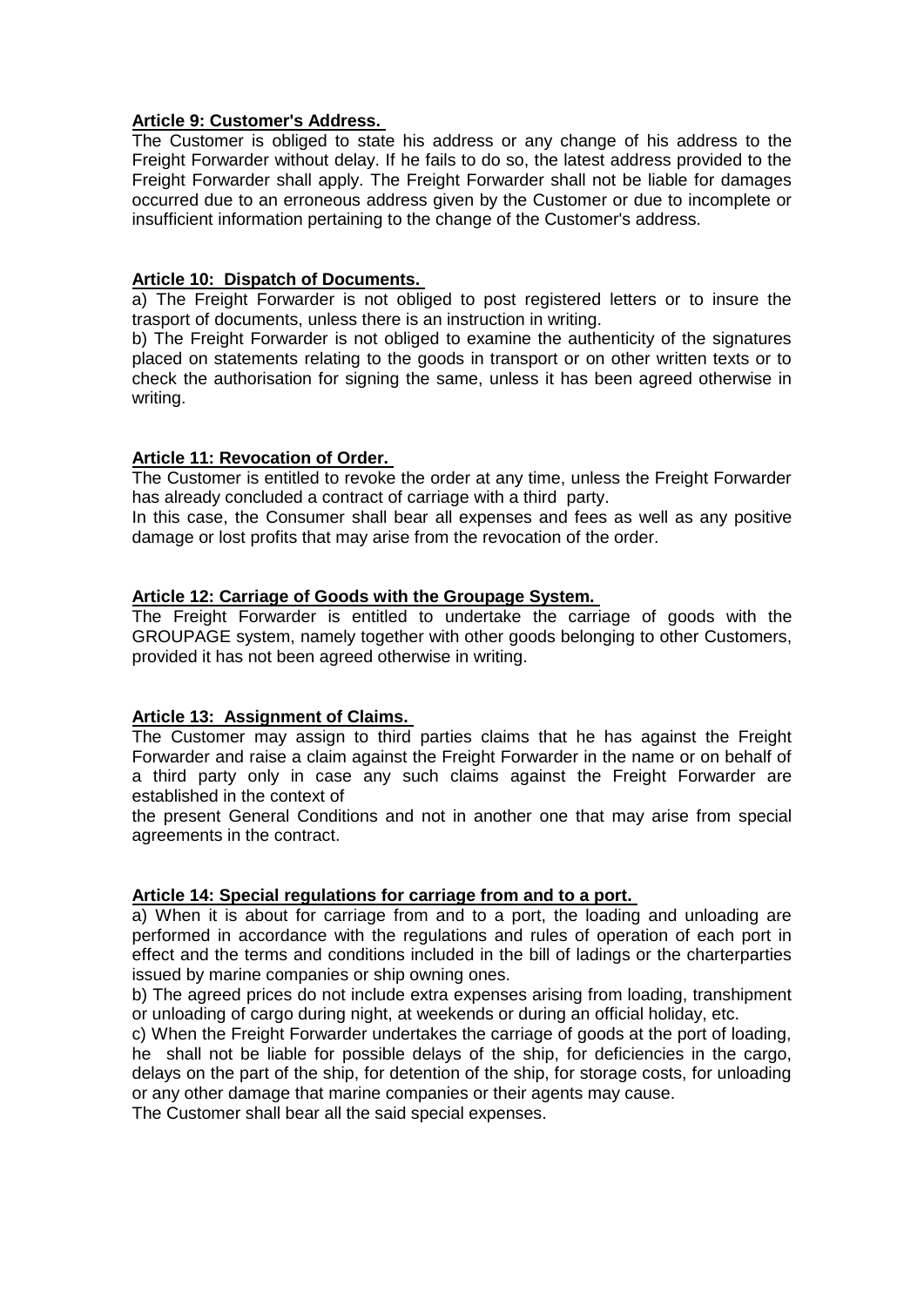## II. ALLOWANCES - PAYABLE AMOUNT

## **Article 15: Freight Forwarder's payment, expenses.**

a) The sum to be paid to the Freight Forwarder for the conduct of carriage shall be fixed following an agreement between the contracting parties.

b) Unless there is an express contrary agreement, the payment along with the expenses are paid in advance upon receipt of the goods when the Customer is the Consignor and prior to the delivery of the goods when the Customer is the Consignee.

c) The Freight Forwarder's invoices shall be paid in cash. The Customer shall be in default within 15 days at the latest as of the issue of the invoice, without any prior extrajudicial notice or another condition, unless such default occurs sooner in accordance with the law. In case of the Customer's default, the Freight Forwarder shall be entitled to ask for default interest.

## **Article 16: Agreement on the price and performance.**

a) The Freight Forwarder's offers and agreements pertaining to prices and performance shall always involve only the express said performance of the Freight Forwarder or/and of third parties and, unless something else has been agreed upon, they shall only involve goods of regular volume, weight and quality.

These offers presuppose ordinary and unimpeded circumstances throughout the carriage of goods.

Special reference should be made to subsequent dues and expenses. The Customer shall bear the payment of duties, taxes, rights and expenses of third parties as well as the rendering of any special services.

b) Potential increases in the amounts of freight payable to the Carriers or in customs duties, changes to the exchange rate of foreign currency, to taxes, charges and so forth that were unlikely to have been predicted beforehand shall justify proportional adjustments to the payment and expenses of the Freight Forwarder.

## **Article 17: Non-acceptance of cargo.**

If the Consignee refuses to receive the transported goods, the Freight Forwarder shall be entitled to return them to the Customer at the latter's expense. The Customer shall bear the risk for the return of the goods. The Customer shall be held liable for any expenses resulting from the non-acceptance of the goods on the Consignee's part.

## **Article 18: Set-off.**

The claims for the payment and expenses of the Freight Forwarder arising from the conduct of the carriage shall not be susceptible of set-off.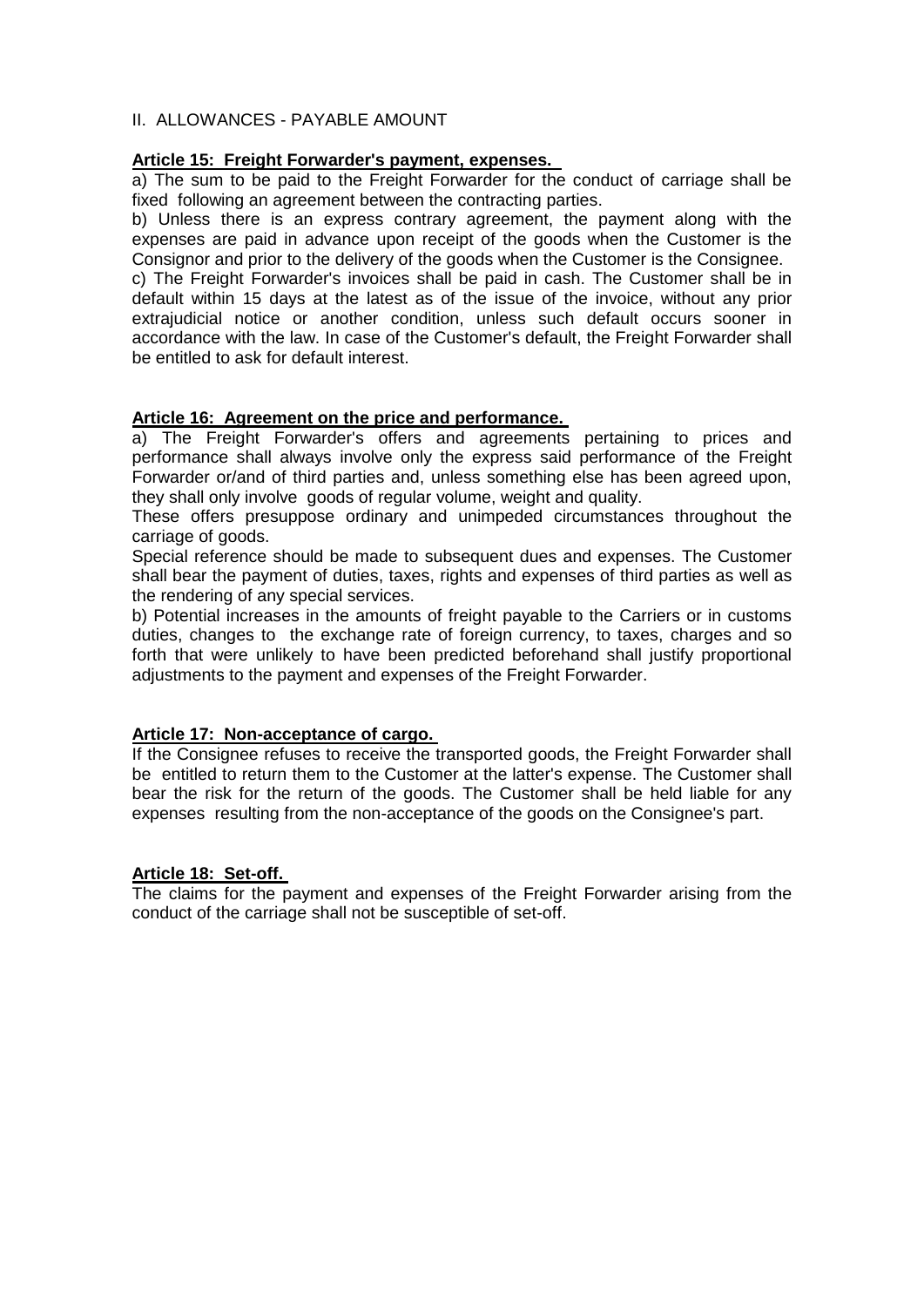## III. DELIVERY OF GOODS

#### **Article 19: Delivery of goods.**

a) The delivery of goods shall be effected on signing the bill of lading or on delivering the same to the Consignee mentioned in the aforementioned documents or to the authorised person mentioned as above.

b) If the Consignee refuses to receive the goods or if for some reason, for which the Freight Forwarder is not liable, the delivery of the goods does not take place, the goods shall be placed in an area of the Freight Forwarder's choice, the Customer shall bear the risk and the expenses and the Freight Forwarder shall not be obliged to insure them.

In addition, the Freight Forwarder shall not be liable for action sales, confiscation etc which may be imposed on the goods in accordance with the laws in effect in the country in which the goods were not delivered.

#### **Article 20: Delivery of goods against cash on delivery.**

The delivery of the goods against cash on delivery presupposes a special and express order on the Customer's-Consignor's part. A sole use of the phrase "C.O.D" (cash on delivery) on the invoice shall not suffice to establish an obligation on the part of the Freight Forwarder to deliver the goods.

## IV. DEADLINES, IMPEDIMENTS

#### **Article 21: No liability arising from the non-observance of a deadline.**

In the absence of a prior agreement in writing, the Freight Forwarder shall not guarantee either a specific date for delivery or a specific order list of priority for the carriage. The simple notification of the date of delivery on the Customer's part, shall not create an obligation on the Freight Forwarder's part.

The Freight Forwarder shall not be liable for the consequences that may arise due to incorrect information provided by carriers or their agents in relation to the dates or the terms of carriage, discharge or delivery of goods.

#### **Article 22: Impossibility of performance, Inadequate performance.**

The Freight Forwarder shall be released from all or part of his liability if, due to events for which he is not responsible, he is unable in whole or in part to fulifil his obligations, for as long as these events last. In such a case the Freight Forwarder shall be entitled to withdraw from the contract, even in the event he has partly carried out the order. In this case, the Freight Forwarder shall be entitled to claim the expenses made.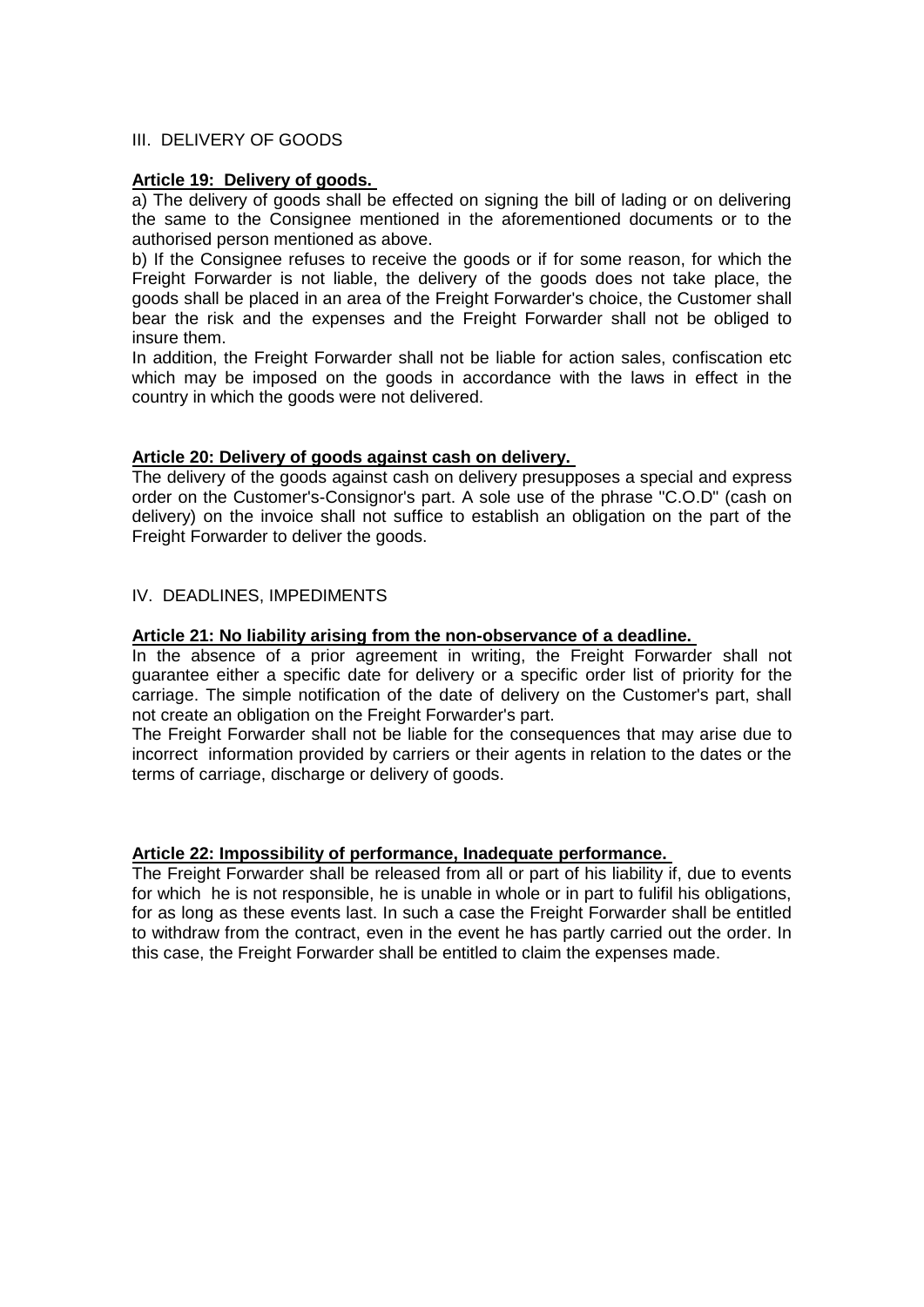## V. INSURANCE ON GOODS

#### **Article 23: Insurance on goods.**

a) The Freight Forwarder shall be obliged to insure the goods on the Customer's behalf only if he has been given an express order in writing, in which the amount insured as well as the risks covered shall be mentioned.

b) The fact that the Freight Forwarder insured the goods of the same Customer under previous contracts of carriage does not give rise to Freight Forwarder's obligation to insure any subsequent goods of the same Customer.

The sole reference of the value of goods cannot be regarded as an order to insure.

c) The Freight Forwarder shall not undertake the insured's obligations upon receipt of the insurance policy. He shall, however, have to take all the necessary measures for the maintenance of the claim arising from the insurance contract.

d) If the Customer does not specify the covered risks in writing, the insurance on the goods shall be taken out for all the usual risks and exclusions as the same are specified by the insurance company.

e) The Freight Forwarder can never be regarded as a co-insurer.

## VI. TEMPORARY STORAGE

#### **Article 24: Temporary storage in privately-owned warehouses or in those owned by third parties.**

a) The goods shall temporarily be stored, at the Freight Forwarder's discretion, in his own warehouses or in those owned by third parties (either privately-owned or State ones).

b) If the Freight Forwarder temporarily stores the goods in a warehouse owned by a third party, the same conditions shall apply to his relationship with the Customer as the ones that apply to his relationship with this third party. The Freight Forwarder shall be obliged to send the conditions of storage to the Customer upon request.

c) The Freight Forwarder is obliged to ensure the safety or the protection of the storage areas only if the same belong to him or are rented by him and only if such an obligation is dictated by good faith and business usage or at the Customer's request.

## **Article 25: Entrance into the warehouse.**

Any inspection or sample taking from the goods which must be held while the goods are temporarily stored shall have to have been agreed in advance and only be performed in the Freight Forwarder's presence or in the presence of one of his employees who has been instructed accordingly.

## **Article 26: Right to sell the temporarily stored goods.**

a) In case the party entitled to take delivery of the temporarily stored goods refuses to get them, the Freight Forwarder shall be entitled to sell them, following the lapse of 6 months, provided he has sent a registered letter to this effect prior to the lapse of the 6-month period.

b) The sale price of the things shall be given to the party entitled to receive them, following a deduction of the amount corresponding to the fees and expenses of the Freight Forwarder.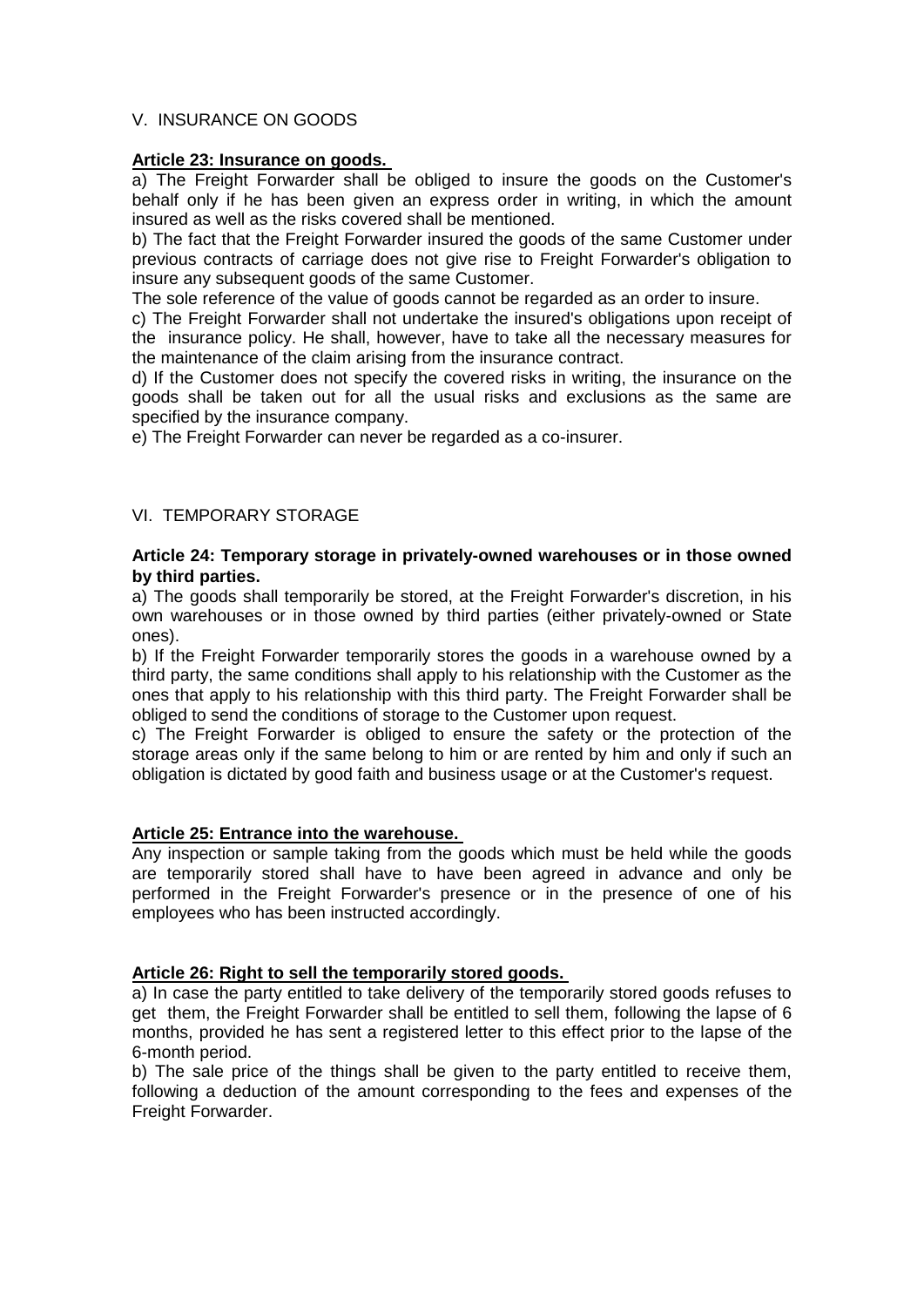## VII. PRIVILEGES

## **Article 27: Security for Claims.**

The Freight Forwarder has a lien over the goods for any overdue claim arising from the conduct of the carriage as well as the right to retain the goods.

The said privileges secure not only any claims whatsoever relating to the goods that the Freight Forwarder has in his possession but also to those relating to the goods already delivered.

In case of loss of or damage to the goods, the Freight Forwarder's claims shall be satisfied from any insurance indemnity that may have been paid.

## VIII. FREIGHT FORWARDER'S LIABILITY

## **Article 28: Extent of Liability.**

a) The responsibility of the Freight Forwarder shall be limited or he shall be relieved from such responsibility in accordance with the preceding provisions or those which follow. The Freight Forwarder shall be held liable if the damage occurred with intent to cause damage or recklessly and with knowledge that damage would probably result from an act on his part or on his employees' part.

b) The provisions of international conventions on carriage regulating the limitation or the release of the carrier from responsibility are directly applicable to the Freight Forwarder's responsibility.

## **Article 29: Limitation of Freight Forwarder's Liability.**

a) If the Customer's instructions evidenced in the Freight Forwarding contract place limits to the Freight Forwarder's freedom to act, then there should be respective limitation of his liability. If damage to the goods occurs, which is directly connected to the Customer's instructions, the Freight Forwarder shall be released from his liability. b) The Freight Forwarder's or the carrier's liability towards the Customer cannot exceed that of their agents or foreign representatives in respect of the laws, the provisions, the rules and the customs in effect in the country of the said agents and

foreign representatives.

## **Article 30: Maximum Limits of Liability.**

Should the Freight Forwarder's be found liable for damage to the goods or loss or delayed arrival of the goods in transport whether the above can be attributed to the Freight Forwarder's own fault or to the fault of other carriers to whom the performance of carriage has been assigned, the indemnity to be paid shall be limited to the limits provided for in the international conventions ratified by Greece by means of law and which regulate the relevant contract of carriage.

## **Article 31: Goods of Great Value.**

As for goods, the value of which exceeds the maximum limits of the Carrier's responsibility provided for in international conventions ratified by Greece by means of law, as well as for money, documents, bills of exchange, pieces of art and jewellery, the Freight Forwarder shall be liable only if the carrier has given him a written indication of the value of the goods in transport in time so as the Freight Forwarder to be in position to accept the order or not in writing.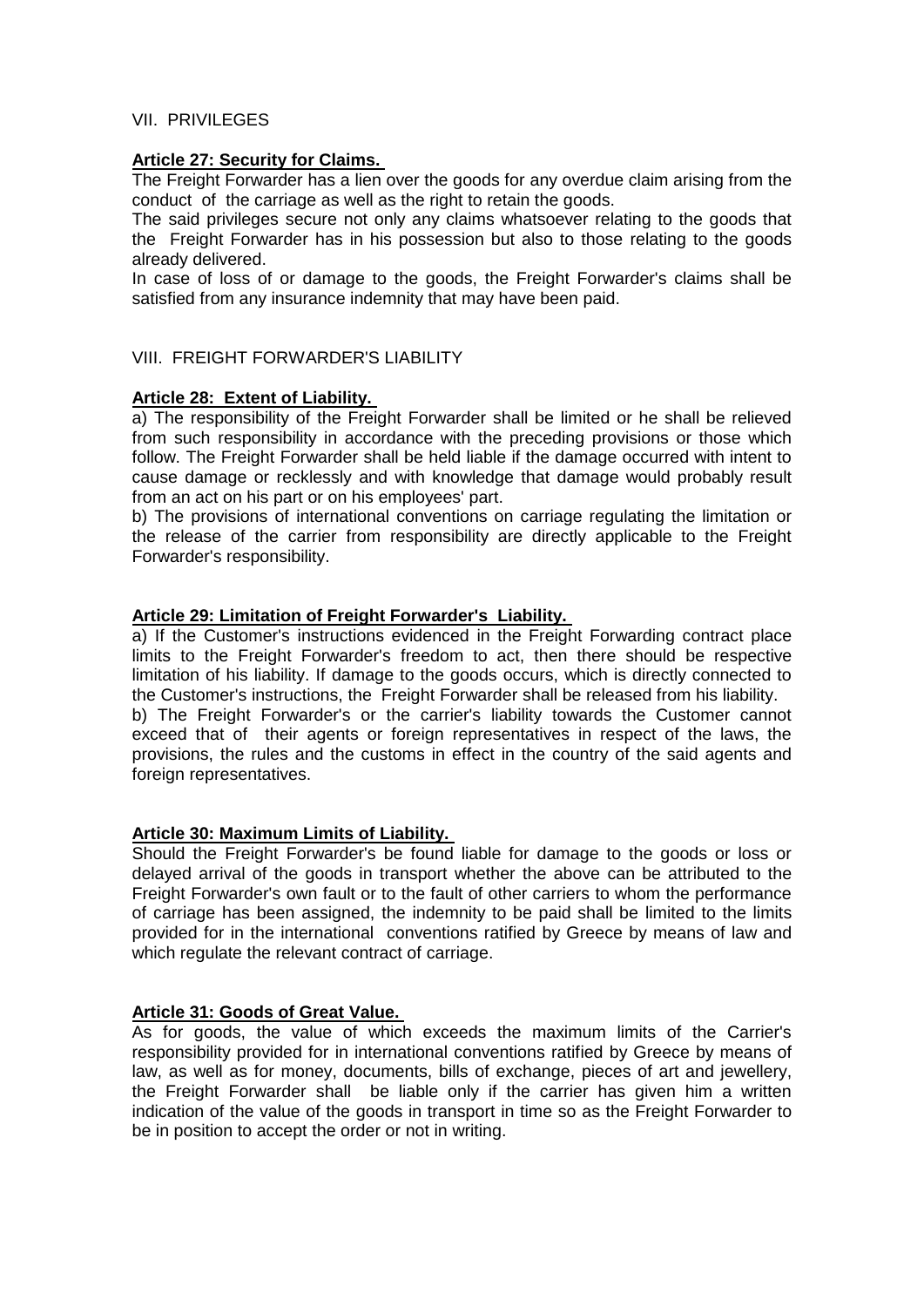## **Article 32: The Freight Forwarder's release from liability.**

1) The Freight Forwarder shall not be liable for:

a) Damage owing either to theft in the sense of art. 374 [c] of Penal Code or to robbery in the sense of art. 380 of Penal Code.

b) Damage owing to the existence of legal or administrative restrictions and difficulties upon performance of the contract of carriage (lack of or delayed receipt of documents, customs clearance certificates, import or export documents etc.)

The Freight Forwarder shall not be liable for carriage costs, costs for clearance, duties, taxes and other expenses which have erroneously been imposed by the relevant authorities.

c) Loss of or damage to goods owing either to the carrier's fault during the loading or to a defect in the goods or to insufficient or defective condition of the packaging.

In such cases, the Freight Forwarder is authorised to accept reservations from the carriers, warehouse-keepers and consignees relating to the packaging of the goods.

d) Damage which could not have been avoided even if the Freight Forwarder had shown all due diligence and attention and had taken all the necessary steps to avoid the damage or if it was impossible to have taken such steps.

e) Damage owing to keeping the goods in an open area, if it had been agreed so, or if another way of keeping the goods was impossible due to the nature of the goods or given the circumstances.

f) Damage owing to force majeur, bad weather conditions, damage to machines, wiring system, other goods, damage caused by animals or damage to goods through wear and tear. In such cases, the Freight Forwarder shall be liable only if it is presumed that he deliberately caused the damage.

g) Damage owing to ordinary negligence of the Freight Forwarder or his servants.

h) Damage which occurred while the goods were in the port's warehouses, in a bonded warehouse or in another public warehouse.

2) If under the circumstances damage was likely to have occurred owing to the above risks, then it is presumed that the risk occurred owing to the above risks.

## **Article 33: Discharge of Freight Forwarder's Liability.**

The Freight Forwarder's liability ends with the actual and unreserved receipt of the goods on the consignee's part, as the same is defined in art. 19 hereto.

## **Article 34: Immediate, written notice of the damage occurrence.**

a) Any damage, even if it cannot be ascertained by external inspection, should be notified to the Freight Forwarder in writing immediately upon delivery of the goods. If the goods were delivered by the Freight Forwarder, the notice for the damage occurred must be given to him no later than 6 days as from the incident.

b) Failure to comply with the above obligation, it is presumed that the damage occurred following the delivery of the goods.

c) If the notice for the damage is given at some point when the Freight Forwarder cannot take steps against third parties, he shall not bear any responsibility for the consequences.

## **Article 35: Calculation of loss.**

If the indemnity the Freight Forwarder has to pay amounts up to the value of the goods, he shall be obliged to pay it only if the ownership of the goods is transferred to him and the claims of the Customer or the consignee against third parties are assigned to him including the insured amount in relation to the goods.